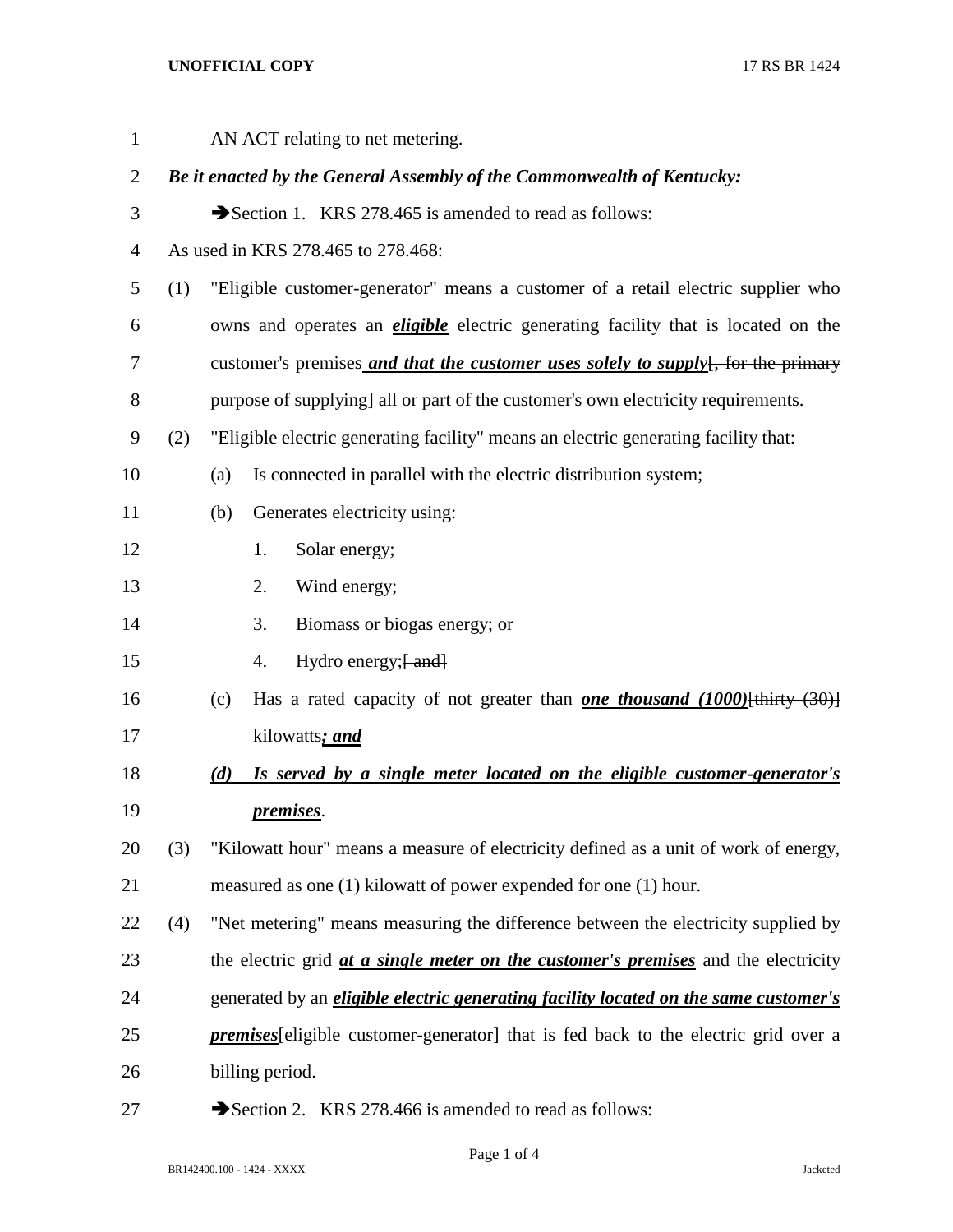## **UNOFFICIAL COPY** 17 RS BR 1424

 (1) Each retail electric supplier shall make net metering available to any eligible customer-generator that the supplier currently serves or solicits for service. If the cumulative generating capacity of net metering systems reaches one percent (1%) of a supplier's single hour peak load during the previous year, the obligation of the supplier to offer net metering to a new customer-generator may be limited by the commission.

 (2) Each retail electric supplier serving a customer with eligible electric generating facilities shall use a standard kilowatt-hour meter capable of registering the flow of electricity in two (2) directions. Any additional meter, meters, or distribution upgrades needed to monitor the flow in each direction shall be installed at the customer-generator's expense. If additional meters are installed, the net metering calculation shall yield the same result as when a single meter is used. *The energy produced by an eligible electric generating facility shall be used to supply all or part of the customer's electricity requirements.*

 (3) The amount of electricity billed to the eligible customer-generator using net metering shall be calculated by taking the difference between the electricity supplied by the retail electric supplier to the customer and the electricity generated and fed back by the customer. If time-of-day or time-of-use metering is used, the electricity fed back to the electric grid by the eligible customer-generator shall be net-metered and accounted for at the specific time it is fed back to the electric grid in accordance with the time-of-day or time-of-use billing agreement currently in place.

## (4) *The following rules shall apply to the rates retail electric suppliers charge their eligible customer-generators taking net metering service:*

- *(a) For each eligible customer-generator who was taking net metering service from the customer's electric supplier on July 15, 2017, that eligible*
- *customer-generator's*[Each] net metering contract or tariff shall be identical,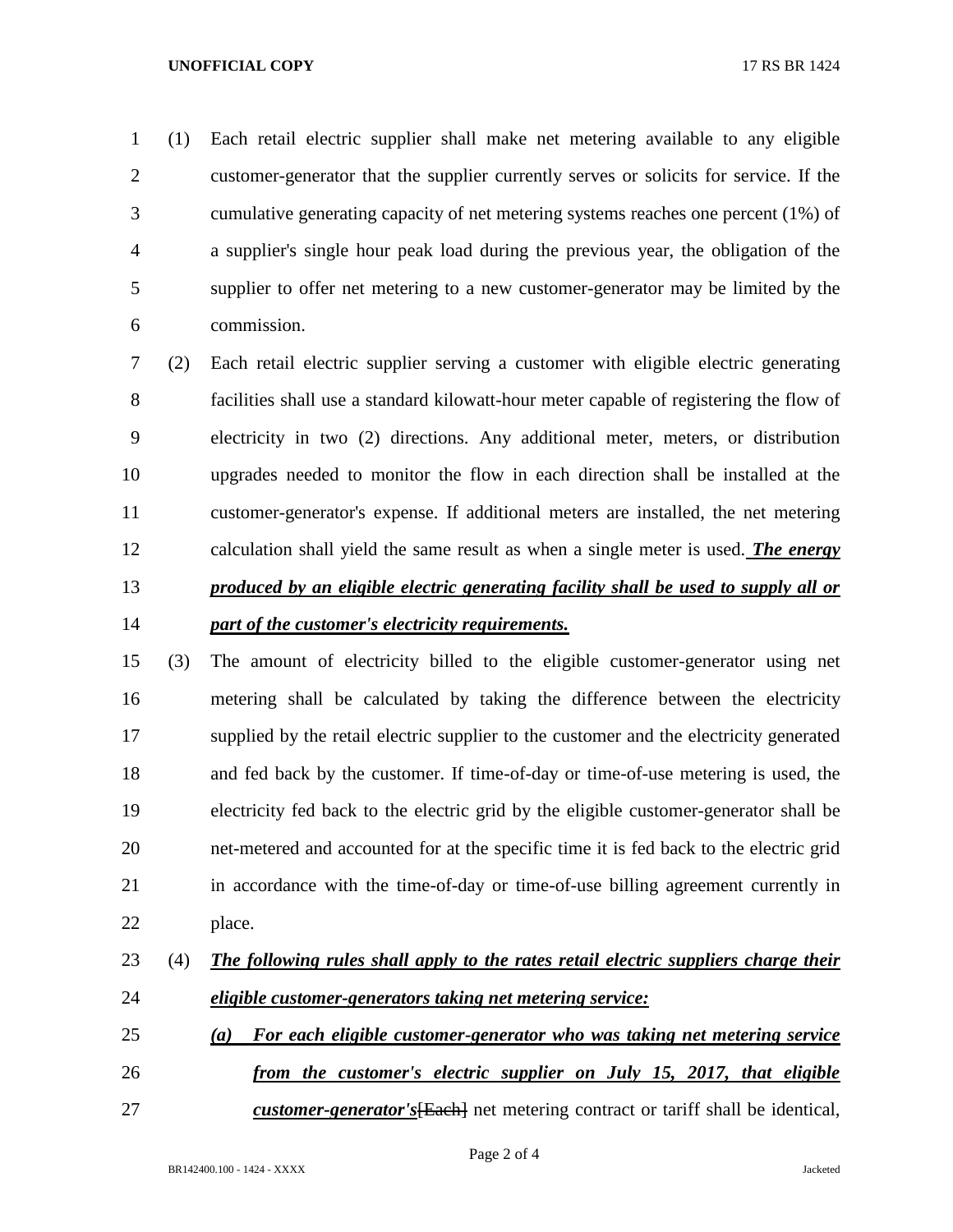| 1              |     | with respect to energy rates, rate structure, and monthly charges, to the           |
|----------------|-----|-------------------------------------------------------------------------------------|
| $\overline{2}$ |     | contract or tariff to which the same customer would be assigned if the              |
| 3              |     | customer were not an eligible customer-generator. <i>Energy rates, rate</i>         |
| 4              |     | structure, and monthly charges may change in accordance with KRS                    |
| 5              |     | Chapter 278. This subsection shall only apply to eligible customer-                 |
| 6              |     | generators taking net metering service on July 15, 2017, and shall end when         |
| 7              |     | the eligible customer-generator ceases to take net metering service or July         |
| 8              |     | 14, 2042, whichever comes first. This subsection shall not apply to any             |
| 9              |     | lessees, successors, or assigns of an eligible customer-generator or any            |
| 10             |     | subsequent owners of the eligible electric generating facility.                     |
| 11             | (b) | Using the ratemaking process provided in KRS Chapter 278, each retail               |
| 12             |     | electric supplier shall be entitled to implement rates to recover from its          |
| 13             |     | eligible customer-generators all costs necessary to serve its eligible              |
|                |     |                                                                                     |
| 14             |     | customer-generators, including, but not limited to, fixed and demand-based          |
| 15             |     | costs, without regard for the rate structure for customers who are not              |
| 16             |     | <i>eligible customer-generators.</i>                                                |
| 17             | (5) | The following rules shall apply to the billing of net electricity:                  |
| 18             | (a) | The net electricity produced or consumed during a billing period shall be read,     |
| 19             |     | recorded, and measured in accordance with metering practices prescribed by          |
| 20             |     | the commission;                                                                     |
| 21             | (b) | If the electricity supplied by the retail electric supplier exceeds the electricity |
| 22             |     | generated and fed back to the supplier during the billing period, the customer-     |
| 23             |     | generator shall be billed for the net electricity supplied in accordance with       |
| 24             |     | subsections $(3)$ and $(4)$ of this section;                                        |
| 25             | (c) | If the electricity fed back to the retail electric supplier by the customer-        |

period, the customer-generator shall be credited for the excess kilowatt hours

BR142400.100 - 1424 - XXXX Jacketed

Page 3 of 4